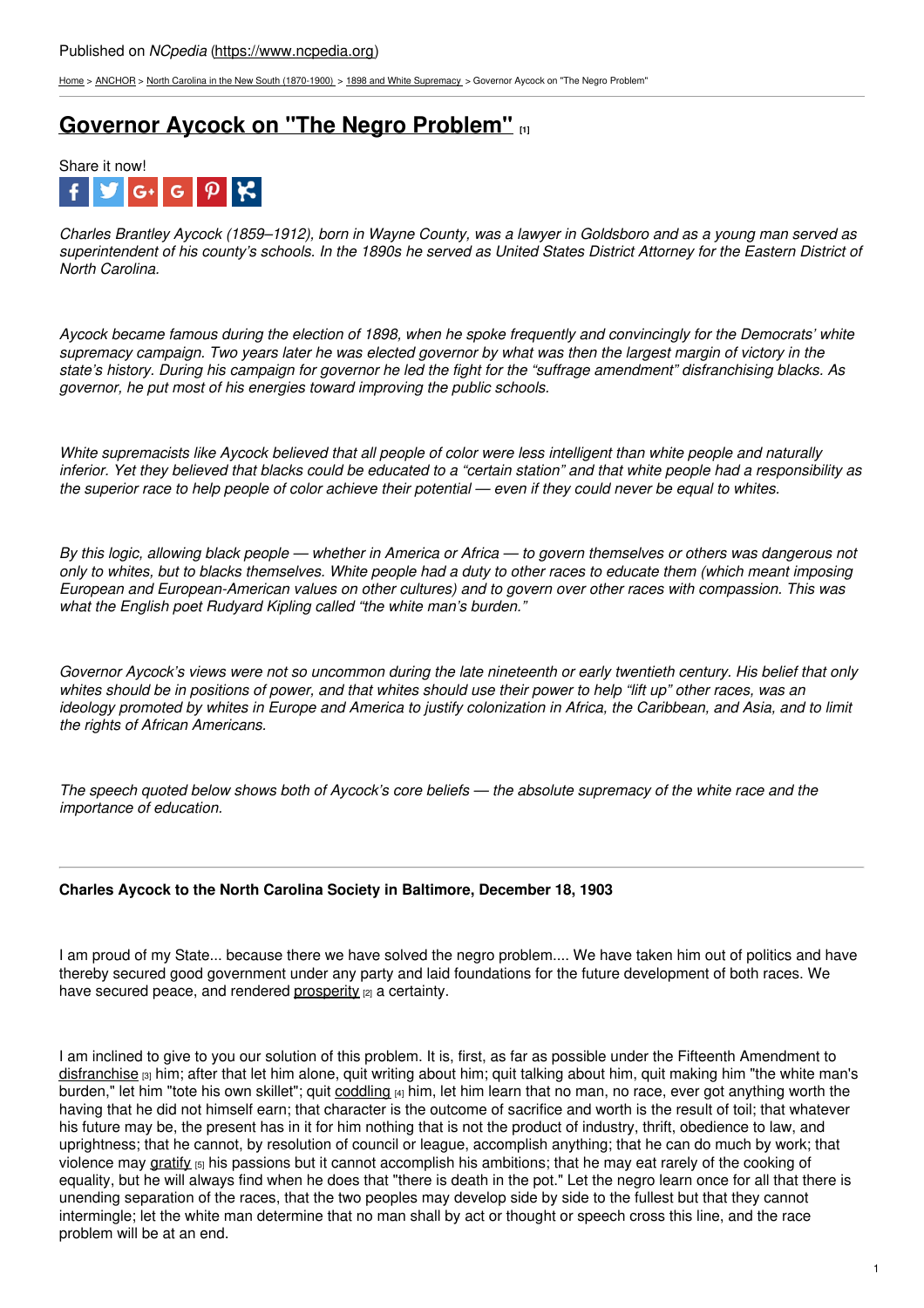These things are not said in[enmity](https://www.ncpedia.org/glossary/enmity)  $\epsilon_0$  to the negro but in regard for him. He constitutes one third of the population of my State: he has always been my personal friend; as a lawyer I have often defended him, and as Governor I have frequently protected him. But there flows in my veins the blood of the dominant race; that race that has conquered the earth and seeks out the mysteries of the heights and depths. If [manifest](https://www.ncpedia.org/glossary/manifest)  $[7]$  destiny leads to the seizure of Panama, it is certain that it likewise leads to the dominance of the Caucasian. When the negro recognizes this fact we shall have peace and good will between the races.

But I would not have the white people forget their duty to the negro. We must seek the truth and pursue it. We owe an obligation to "the man in black"; we brought him here; he served us well; he is patient and teachable. We owe him gratitude; above all we owe him justice. We cannot forget his  $f_{\text{d}}$  and we ought not to magnify his faults; we cannot change his color, neither can we ignore his service. No individual ever "rose on stepping stones of dead" others "to higher things," and no people can. We must rise by ourselves, we must execute judgment in righteousness; we must educate not only ourselves but see to it that the negro has an opportunity for education.

As a white man I am afraid of but one thing for my race and that is that we shall become afraid to give the negro a fair chance. The first duty of every man is to develop himself to the uttermost and the only limitation upon his duty is that he shall take pains to see that in his own development he does no injustice to those beneath him. This is true of races as well as of individuals. Considered properly it is not a limitation but a condition of development. The white man in the South can never attain to his fullest growth until he does absolute justice to the negro race. If he is doing that now, it is well for him. If he is not doing it, he must seek to know the ways of truth and pursue them. My own opinion is, that so far we have done well, and that the future holds no [menace](https://www.ncpedia.org/glossary/menace)  $[9]$  for us if we do the duty which lies next to us, training, developing the coming generation, so that the problems which seem difficult to us shall be easy to them.

### **Source Citation:**

Connor, R.D.W and Clarence Hamilton Poe.*The Life and Speeches of Charles Brantley Aycock.*Garden City: Doubleday, Page & Co., 1912.

Published online by Documenting the American South. University Library, University of North Carolina at Chapel Hill. <https://docsouth.unc.edu/nc/connor/menu.html> [10]

**User Tags:** African [Americans](https://www.ncpedia.org/category/user-tags/african-american) [11] Charles [Brantley](https://www.ncpedia.org/category/user-tags/charles-brantley) Aycock [12] [education](https://www.ncpedia.org/category/user-tags/education) [13] [history](https://www.ncpedia.org/category/user-tags/history) [14] North [Carolina](https://www.ncpedia.org/category/user-tags/north-carolina-5) [15] **North [Carolina](https://www.ncpedia.org/category/user-tags/north-carolina-6) History [16]**  $Page$  [17] [politics](https://www.ncpedia.org/category/user-tags/politics) [18] [race](https://www.ncpedia.org/category/user-tags/race) [19] [Students](https://www.ncpedia.org/category/user-tags/students) [20] [Teachers](https://www.ncpedia.org/category/user-tags/teachers) [21] Creative Commons [BY-NC-SA](https://www.ncpedia.org/category/user-tags/creative-commons) [22] **From:** LEARN NC North Carolina History: A Digital [Textbook](https://www.ncpedia.org/category/entry-source/learn-nc)<sup>[23]</sup> **Copyright Date:** 2009 **People:**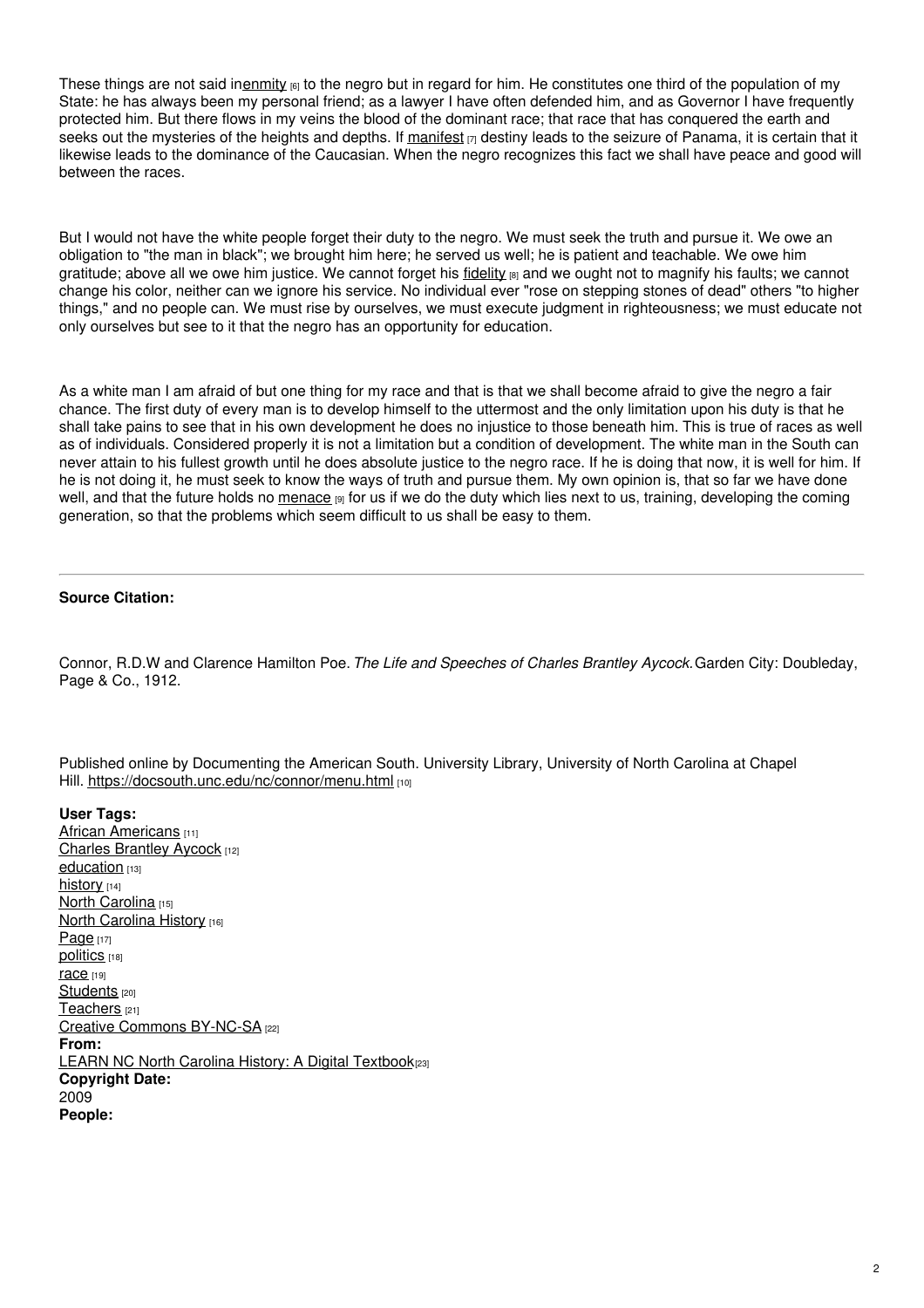

Charles Brantley Aycock

**For Teachers:**



UNC Partnership for Education & the Public Humanities

- Grade 8: The [Wilmington](https://database.civics.unc.edu/wp-content/uploads/sites/31/2012/04/WilmingtonRaceRiot8.pdf) Race Riot of 1898<sub>[25]</sub>
- Grade 8: Exploring Life in 1898 Wilmington & the [Wilmington](https://database.civics.unc.edu/wp-content/uploads/sites/31/2013/05/1898Crow.pdf) Race Riot with*Crow* [26]
- Grades 10-11: The [Wilmington](https://database.civics.unc.edu/wp-content/uploads/sites/31/2012/05/WilmingtonRaceRiot3.pdf) Race Riot of 1898<sup>[27]</sup>

# **Related Topics:**

- The Suffrage [Amendment](https://www.ncpedia.org/anchor/suffrage-amendment) [28]
- [Disenfranchisement](https://www.ncpedia.org/disfranchisement) [29]
- The [Wilmington](https://www.ncpedia.org/anchor/wilmington-coup) Race Riot [30]
- Black [Codes](https://www.ncpedia.org/anchor/black-codes-1866) [31]
- Amending the U.S. [Constitution](https://www.ncpedia.org/anchor/amending-us-constitution) [32]
- [Reconstruction](https://www.ncpedia.org/anchor/reconstruction-north) in North Carolina [33]
- 3 January 2018

**Source URL:** https://www.ncpedia.org/anchor/governor-aycock-negro

#### **Links**

- [6] https://www.ncpedia.org/glossary/enmity
- [7] https://www.ncpedia.org/glossary/manifest

- [9] https://www.ncpedia.org/glossary/menace
- [10] https://docsouth.unc.edu/nc/connor/menu.html
- [11] https://www.ncpedia.org/category/user-tags/african-american
- [12] https://www.ncpedia.org/category/user-tags/charles-brantley

<sup>[1]</sup> https://www.ncpedia.org/anchor/governor-aycock-negro

<sup>[2]</sup> https://www.ncpedia.org/glossary/prosperity

<sup>[3]</sup> https://www.ncpedia.org/glossary/disfranchise

<sup>[4]</sup> https://www.ncpedia.org/glossary/coddle

<sup>[5]</sup> https://www.ncpedia.org/glossary/gratify

<sup>[8]</sup> https://www.ncpedia.org/glossary/fidelity